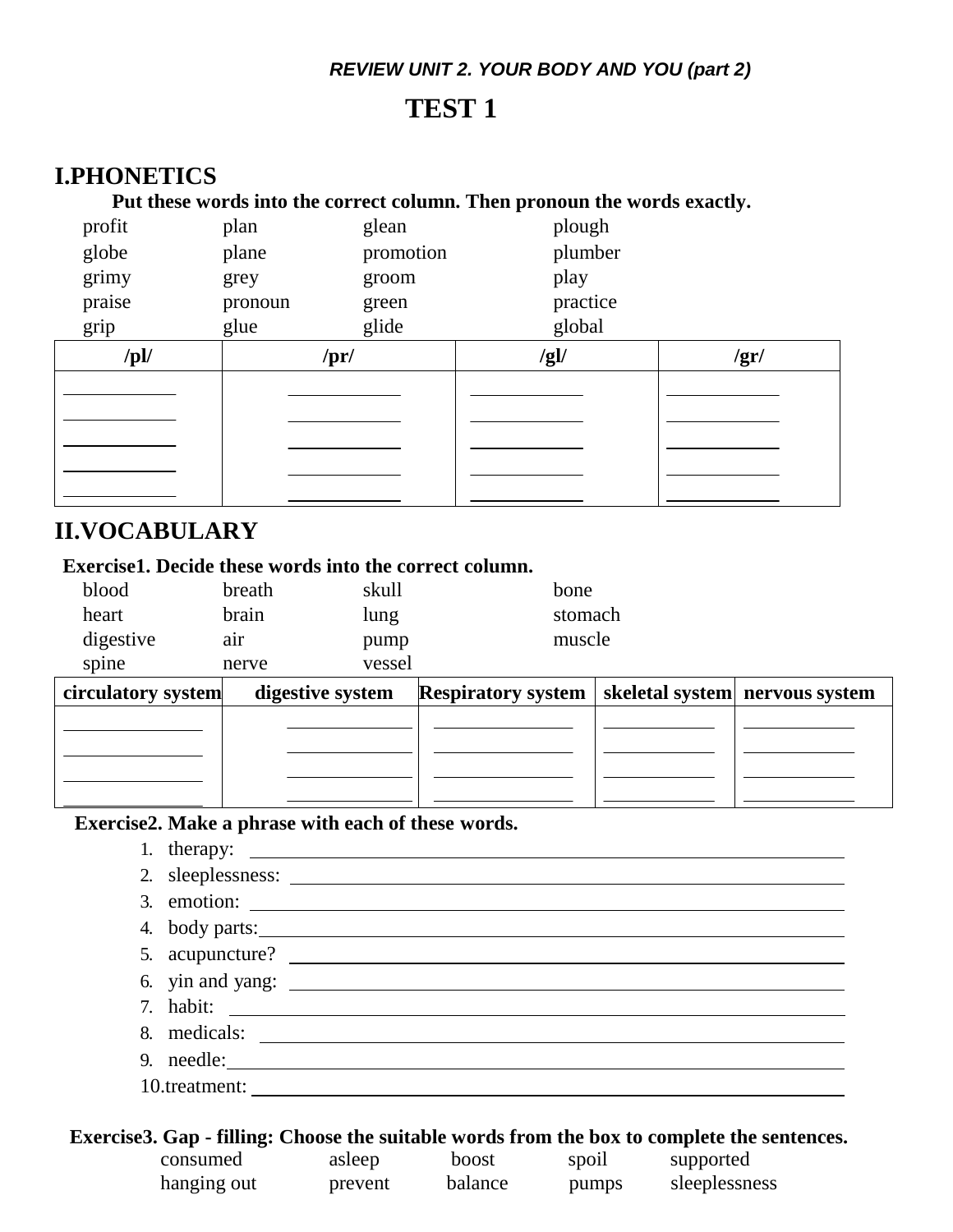- 1. This helps you both protect your respiratory system and some \_\_\_\_\_\_\_\_\_\_\_\_\_ diseases like lung cancer.
- 2. If you abuse too much coffee, you can't \_\_\_\_\_\_\_\_\_\_\_\_\_\_ your brain's memory functions.
- 3 . The heart blood through the blood vessels to bring oxygen to all parts of the body.
- 4. Our body is \_\_\_\_\_\_\_\_\_\_\_\_\_\_ by the skeletal system which is made up of our bones.
- 5. Many people don't know that the same amount of power as a 10-watt light bulb is by the brain.
- 6. It is believed that the \_\_\_\_\_\_\_\_\_\_\_ between yin and yang is well known in Asian countries.
- 7. You should be aware that with friends i one of the good ways for you to be motivated.
- 8. Onions and garlic are 2 types of food which \_\_\_\_\_\_\_\_\_ your breath for days after a meal.
- 9. In some cases, taking medicine can help you fall
- 10. A lot of people agree that \_\_\_\_\_\_\_\_\_\_\_\_\_\_\_\_\_\_ is caused by using caffeine containing food.

## **III. GRAMMAR**

## **Read the situations and complete the sentences. Use will, or be going to.**

1.You hate dogs. Dogs always attack you if they get a chance. Your friend: That dog doesn"t look very friendly.

You: It"s coming towards us. It(attack) us.

2.The phone rings and you answer. Somebody wants to speak to Jim. Caller: Hello. Can I speak to Jim, please?

You: Just a moment. I (get) him.

3 .It"s a nice day. You"ve decided to sit in the garden. Before going outside, you tell your fiend. You: The weather"s too nice to stay indoors. I (sit) in the garden.

Your friend: That"s a good idea. I think I (join) you.

4 .Your friend is worry because she has lost an important letter.

You: Don"t worry about the letter. I''m sure you (find) it. Your friend: I hope so.

5 .You predict the landing of aliens on the earth in the next ten years. Your friend: All this talk about aliens is complete nonsense, isn"t it?

You: Is it? I think aliens (and) on the earth in the next ten years.

6.There was a job advertised in the paper recently. At first you were interested but then you decided not to apply.

Your friend: Have you decided what to do about the job that was advertised? You: Yes, I (not/ apply) for it.

7.You and a friend come home very late. Other people in the house are asleep. Your friend is noisy.

You: Shhh! Don"t make so much noise. You (wake) everybody up.

8.You know that Michelle has decided to get married. Your friend: Have you heard about Michelle? You: Well, I heard that she (get) married.

9 .Your friend has two young children. She wants to go out tomorrow evening. You offer to look after the children.

Your friend: I want to go out tomorrow evening but I haven"t got a baby-sitter. You: That"s no problem. I (look after) them.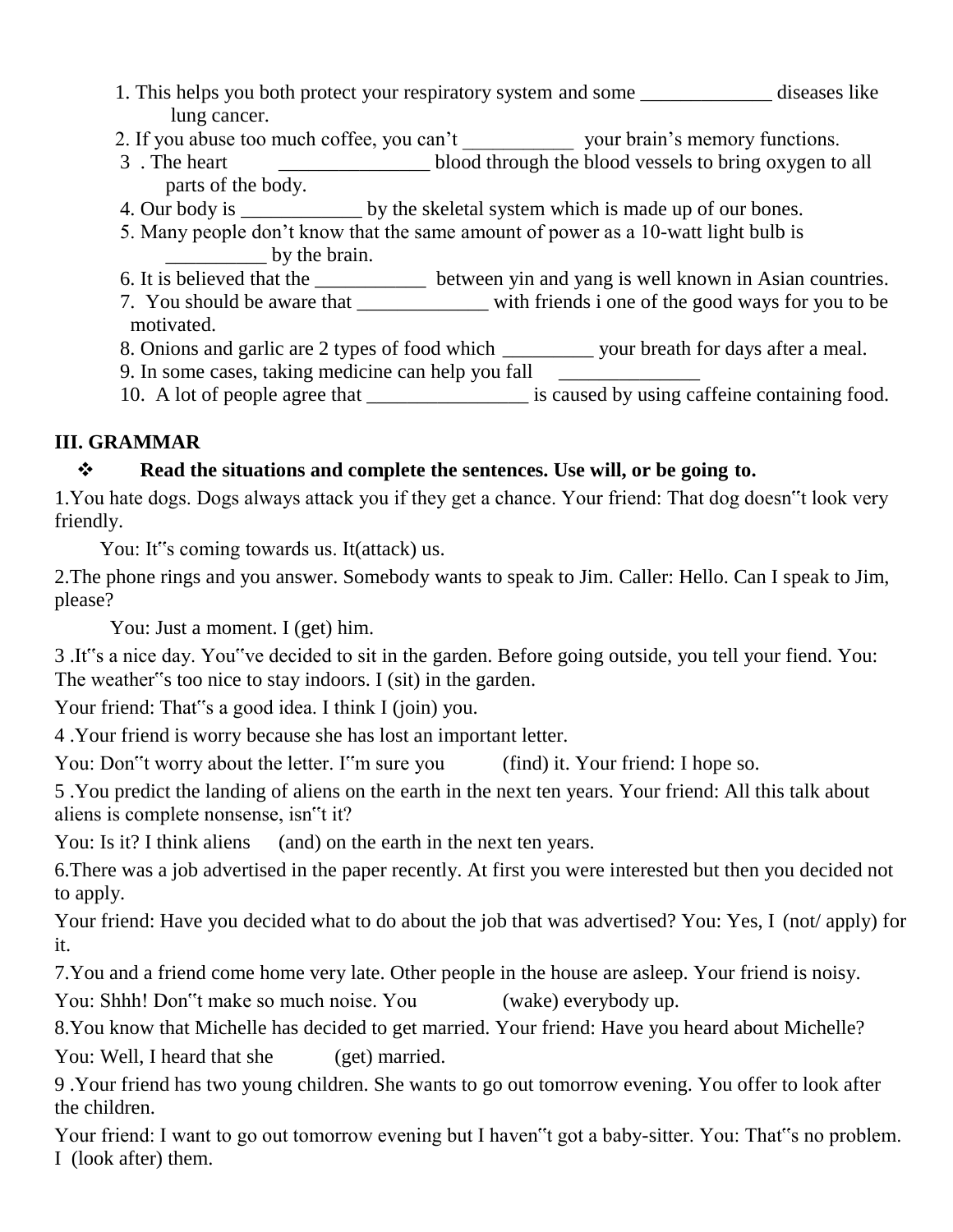## **VLSPEAKING** Exercise1. Make a list of your habits

| <b>LIST OF HABITS</b> |   |  |  |
|-----------------------|---|--|--|
|                       |   |  |  |
| ി                     | n |  |  |
| 3                     | 8 |  |  |
|                       | 9 |  |  |
|                       |   |  |  |

### Exercise2. Among these habits, which is good or bad for your body? Tell the reason why it's good or bad for you. Report your answer in oral speech and record your talk.

|                | <b>GOOD</b> |               | <b>BAD</b> |               |  |
|----------------|-------------|---------------|------------|---------------|--|
| N <sub>0</sub> | Habit       | <b>Reason</b> | Habit      | <b>Reason</b> |  |
|                |             |               |            |               |  |
|                |             |               |            |               |  |
| $\overline{2}$ |             | .             |            |               |  |
|                |             |               |            |               |  |
| 3              |             |               |            |               |  |
|                |             |               |            |               |  |
| 4              |             |               |            |               |  |
|                |             |               |            |               |  |

## **V.WRITING**

Exercise1. List five activities and five kinds of food which are good for your body.

| <b>Activities</b> | Foods           |
|-------------------|-----------------|
|                   | 6.              |
|                   | $\mathbf{\tau}$ |
|                   | 8               |
|                   | 9               |
|                   | 10.             |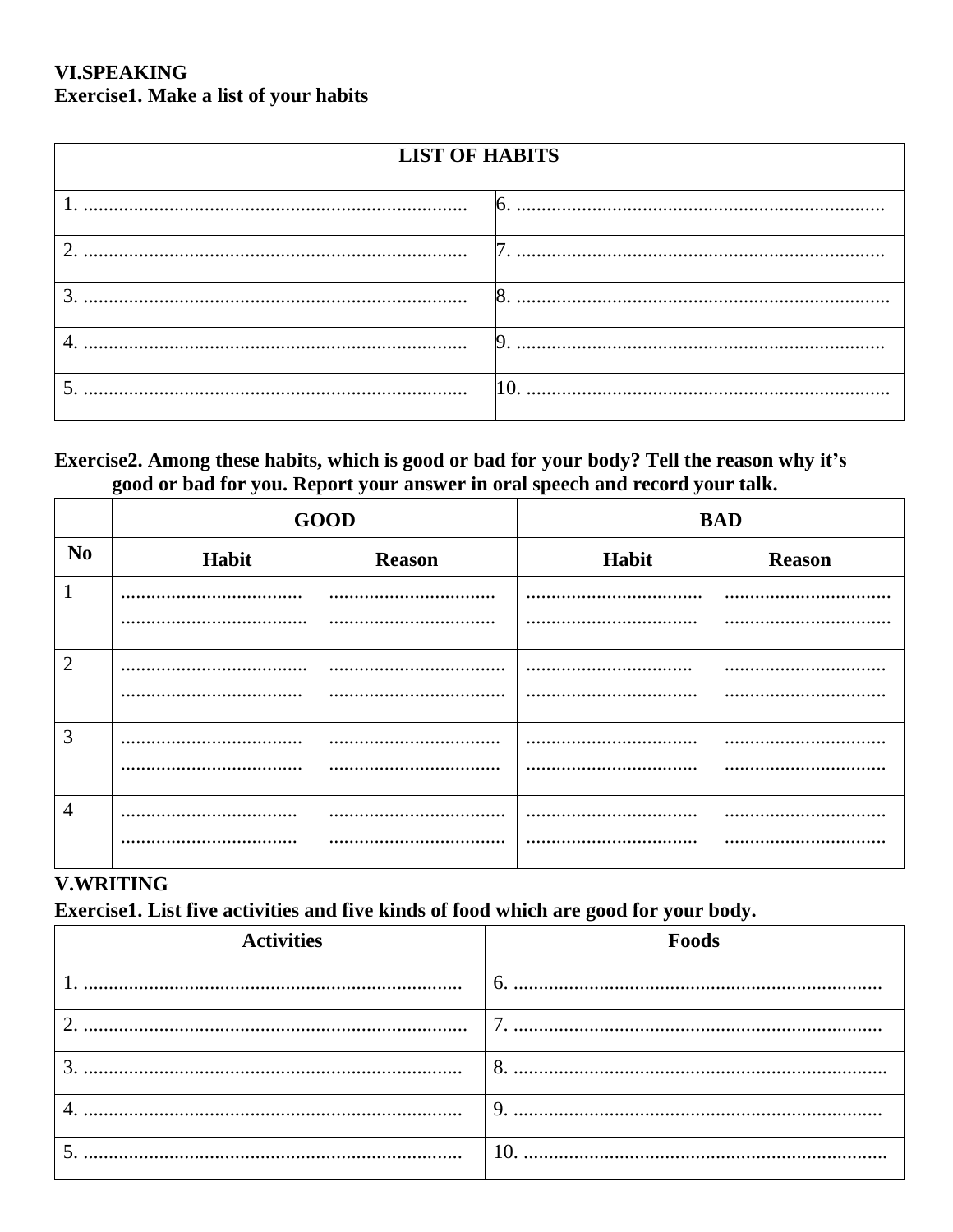**Exercise2. Write a short paragraph about what you should do/ eat to have a fit and healthy body.**

# **TEST 2 Exercise 1. Choose the correct answer** 1.A: It"s a public holiday next month. B: Yes, I know. anything special? a. Are you doing b. Do you do c. Will you do 2 A: Do you mind not leaving your papers all over the table? B: Oh sorry. I'll take them all with me when \_. b. I'll go b. I'm going c. I go 3 A: a party next Saturday. Can you come? B: Yes, of course. a. We'll have b. We're having c. We have 4 A: I"m trying to move this cupboard, but it"s very heavy. B: Well, you, then. a. I'll help  $\qquad \qquad$  b. I'm going to help  $\qquad \qquad$  c. I help 5 A: Excuse me. What time to London? B: Seven thirty in the morning. a.will this train leave b. is this train going to get c. does this train get 6. A: Someone told me you"ve got a place at university. B: That"s right. maths at St Andrews, in Scotland. a. I'll study b. I'm going to study c. I study 7. A: The alarm"s going. It"s making an awful noise. B: OK, \_\_\_\_\_\_ it off. a.I am switching b. I am going to switch c. I'll switch 8. A: Did you buy this book? B: No, Emma did. it on holiday. a.She"ll read b. She is going to read c. She reads 9. A: Is the shop open yet? B: No, but there's someone inside. I think a.it opens b. it should be seen by a statement of the state of the state of the state of the state of the state of the state of the state of the state of the state of the state of the state of the state of the state of the 10. A: Have you heard anything about Jane? B: Yes. She"s engaged. married in June. a. She''s getting b. She''ll get c. She''s about to get 11. A: I"m just going out to get a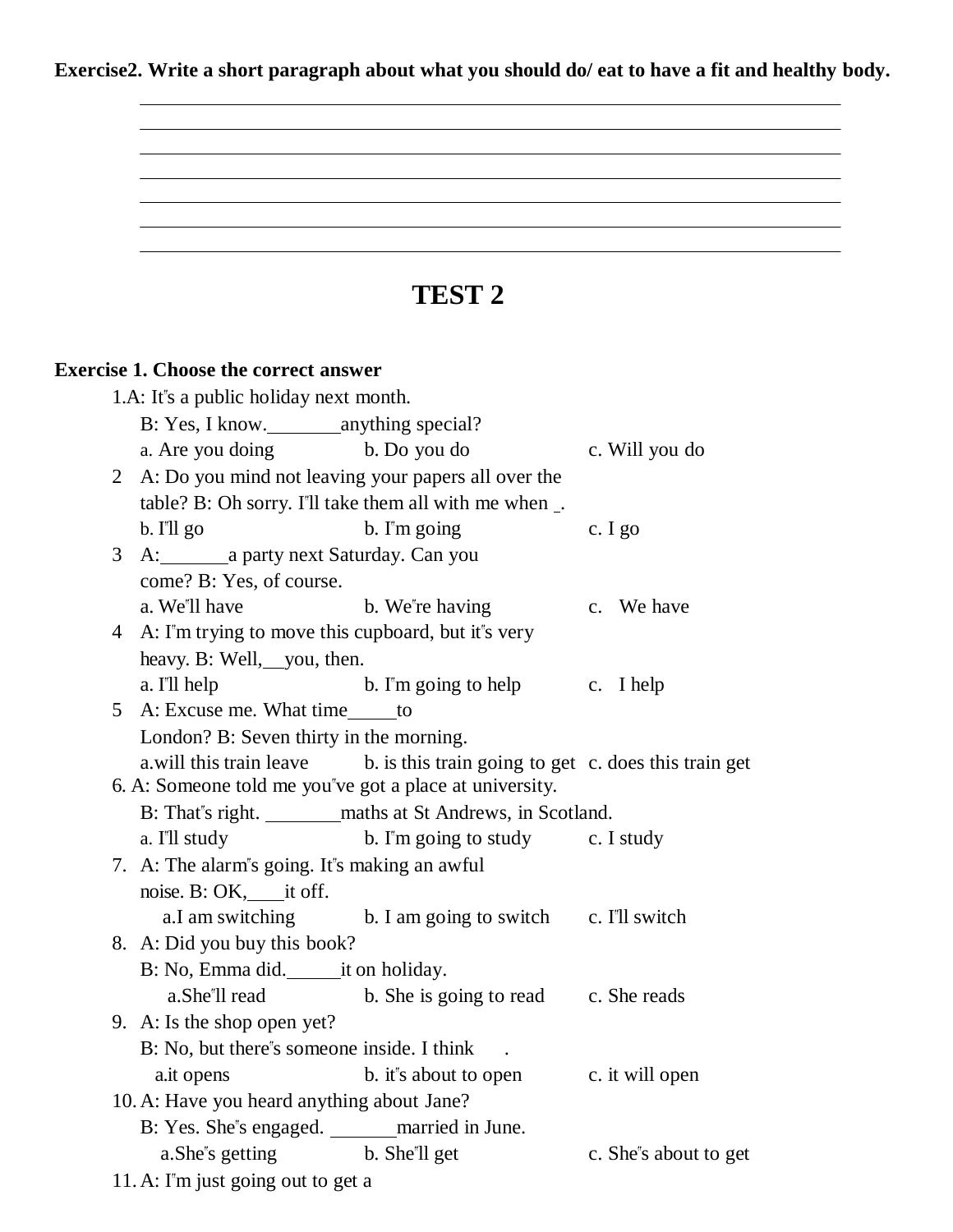| paper. B: What newspaper _____.                                                                                   |
|-------------------------------------------------------------------------------------------------------------------|
| a.will you buy b. are you buying c. are you going to buy                                                          |
|                                                                                                                   |
| <b>Exercise 2. Choose the best answer.</b>                                                                        |
| 1. Nowadays, there is estimated to be more than 2000 <i>acupoints</i> throughout the human body. The              |
| underlined word has the closest meaning to:                                                                       |
| A. stress B. pressure points C. paints D. lines                                                                   |
| 2. Tom: "Do you know what the saying "kick a habit" means?" - Jerry: "                                            |
| A. Wow, she has a good habit. B. I think it has the same meaning to getting rid of a habit.                       |
| C. I don't mean that. D. Are you kidding?                                                                         |
| 3. I have been given 10 tricks to get rid of my bad habits and _______ them with healthy ones.                    |
| A. replace B . keep C . nurture D. raise                                                                          |
| 4. The digestive system lets us break down the food we eat and turn it ______ energy.                             |
| A. on B. after<br>C. of<br>D. into                                                                                |
| 5. "The lecturer splits the students into four groups." has the closest meaning to:                               |
| A. The students are divided into four groups.                                                                     |
| B. The lecturer divided the students into four groups                                                             |
| C. The lecturer is split into four groups of students                                                             |
| D. The lecturer went into four groups of students                                                                 |
| 6. In the past, it was misunderstood that inner body parts were ______ by the fine needles in                     |
| practicing acupuncture.                                                                                           |
| B. rush<br>A. touch<br>touched<br>D. rushed<br>$C_{\cdot}$                                                        |
| 7. The ___________ system controls the movement and emotion of our body.                                          |
| A. nerve B. nervous<br>C. circulate D. generous                                                                   |
| 8. The heart and blood vessels are parts of the ________________ system.                                          |
| C. circulatory D. circumstance<br>B. circle<br>A. certain                                                         |
| 9. Only humans produce ______________ tears.                                                                      |
| A. emotional B. crocodile<br>C.<br>feel D. false                                                                  |
| 10. To be recognized, this research must offer real <i>evidence</i> . The underlined word has the closest         |
| meaning to:                                                                                                       |
| A. knowledge B. exist<br>C. condition D. proof                                                                    |
| 11. I am afraid you can't borrow his car right now. It __________ in the garage.                                  |
| A. is repaired B. repairs<br>C. repairing D. is being repaired                                                    |
| 12. Up to the present, 14 books _________ by Jane, a friend of mine.                                              |
| A. have been written B . are written C. were written D. will be written                                           |
| 13. The washing - up ____________________ carefully.                                                              |
| A. should do B. should done C. should be done D. should be do                                                     |
| 14. The acupoints _______________ to enhance the healing capability of the body itself.                           |
| A. stimulate B stimulating C. stimulated D. are stimulated                                                        |
| 15. Choose the word whose underlined part is pronounced differently from the others.                              |
| C. crown D. decide<br>B. cream<br>A. crazy                                                                        |
| 16. Lately, several oils, including rose and lemon, ________ to relieve anxiety, stress and depression.           |
| have shown C. have show D. have been shown<br>A. show<br>B                                                        |
| 17. Choose the answer which needs correcting.                                                                     |
| People say <i>that</i> (A) this house <i>has been built</i> (B) by an <i>old</i> (C) man 12 <i>years</i> (D) ago. |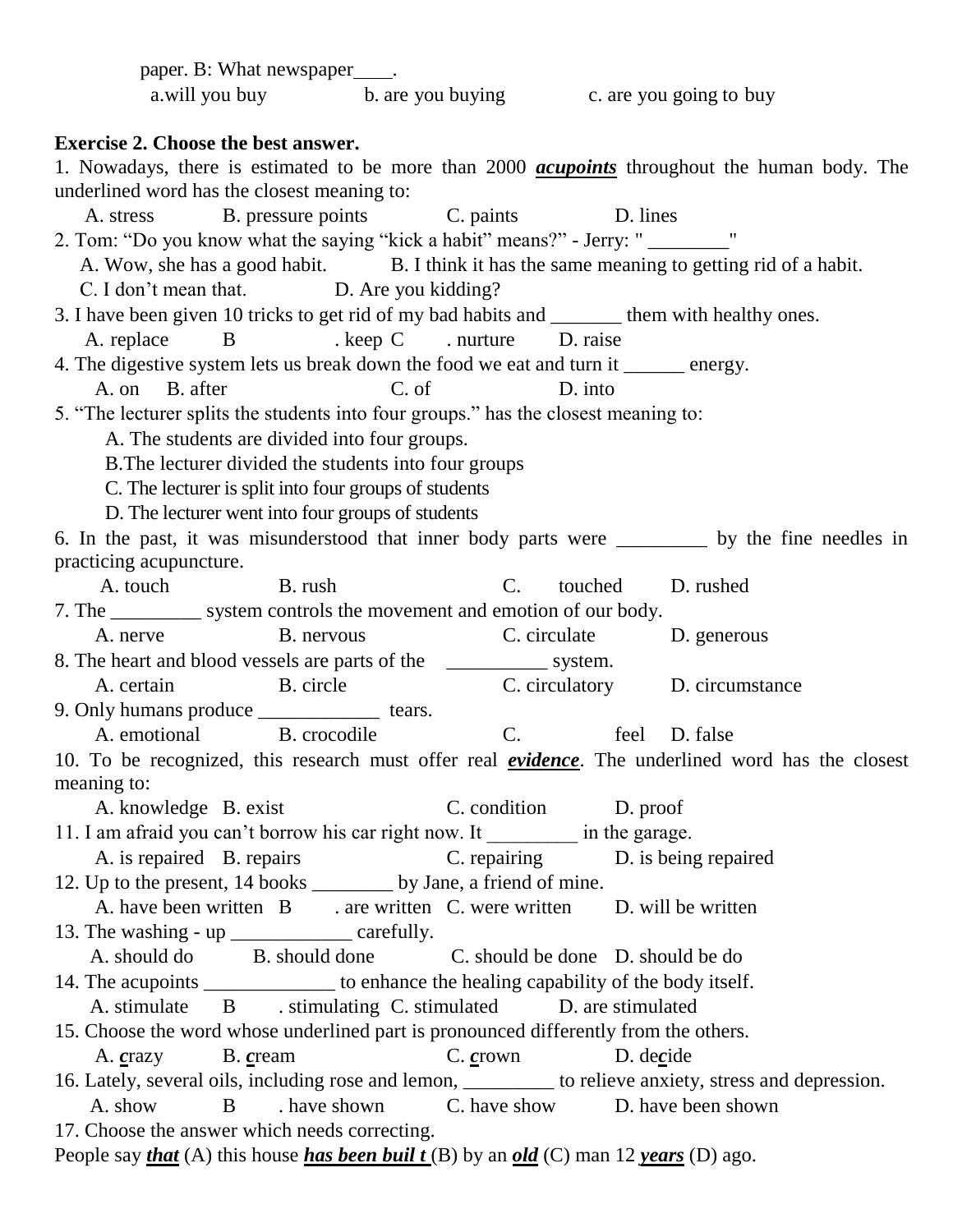## **Exercise 3. Read the passage and choose T/ F or NI**

Water sports are as challenging as they are fun. Although water sports are not as popular as basketball or football, activities such as parasailing, water skiing, water polo, wakeboarding, jet skiing and competitive swimming interest many people. Ail water sports have an element of danger involved, which is why it is important to follow these safety tips before you dive in.

Step 1: Learn how to swim. Sure, it seems obvious, but it is also extremely important. Do not even think about skiing, tubing, wakeboarding or water polo if you cannot stay afloat in water deeper than your height.

Step 2: Check your equipment and your life safety tools. Count your life vests and have floatation devices nearby. If you are engaging in a sport that requires a lot of equipment, such as wakeboarding, go over every piece to ensure proper functioning.

Step 3: Be physically fit. Put your pride aside and get in shape. Most water sports are inc redibly strenuous and require the player to have physical endurance. It can be dangerous to participate in a water sport, such as water skiing or wakeboarding, when your body isn"t ready.

Step 4: Save the tricks for the professionals. If you are an amateur, do not attempt water sport tricks. It is tempting to push to the next level with sports like skiing and sailing, but train heavily first.

Step 5: Recruit a spotter. When you do water sports, always have an extra person on hand to spot for you. This includes indoor sports like' water polo, diving and competitive swimming.

1.Water sports are much more popular than basket ball and football.

- a. True b. False c. NI
- 2. Sometimes it is dangerous to play a water sport.
	- a. True b. False c. NI
- 3. The first thing you have to do is to learn how to swim if you want to take up a water sport. a. True b. False c. NI
- 4. You need to have a boat right beside all the time if you want to take up a water sport. a. True b. False c. NI
- 5. There are tricks which amateur players cannot play.
	- a. True b. False c. NI

### **Exercise 4. Read the passage and choose the best answer to complete it.**

It's important to eat well, especially when you're  $(1)$  . If you are at  $(2)$  , you may go home for lunch, and have a cooked meal of  $(3)$  or fish and vegetables. Or perhaps you take some food with you to school, and eat it in the lunch (4) . A chicken and lettuce sandwich, with some fresh (5) , would be a light but healthy lunch. Many people around the world eat plain,  $(6)$  rice two or three times a day. Pupils and  $(7)$ often don't eat well when they're (8) for an exam they eat chocolate and drink lots of black coffee! And by the way, doctors say everybody should start the day with a healthy (9) It's also good for you to drink a lot of  $(10)$  light through the day.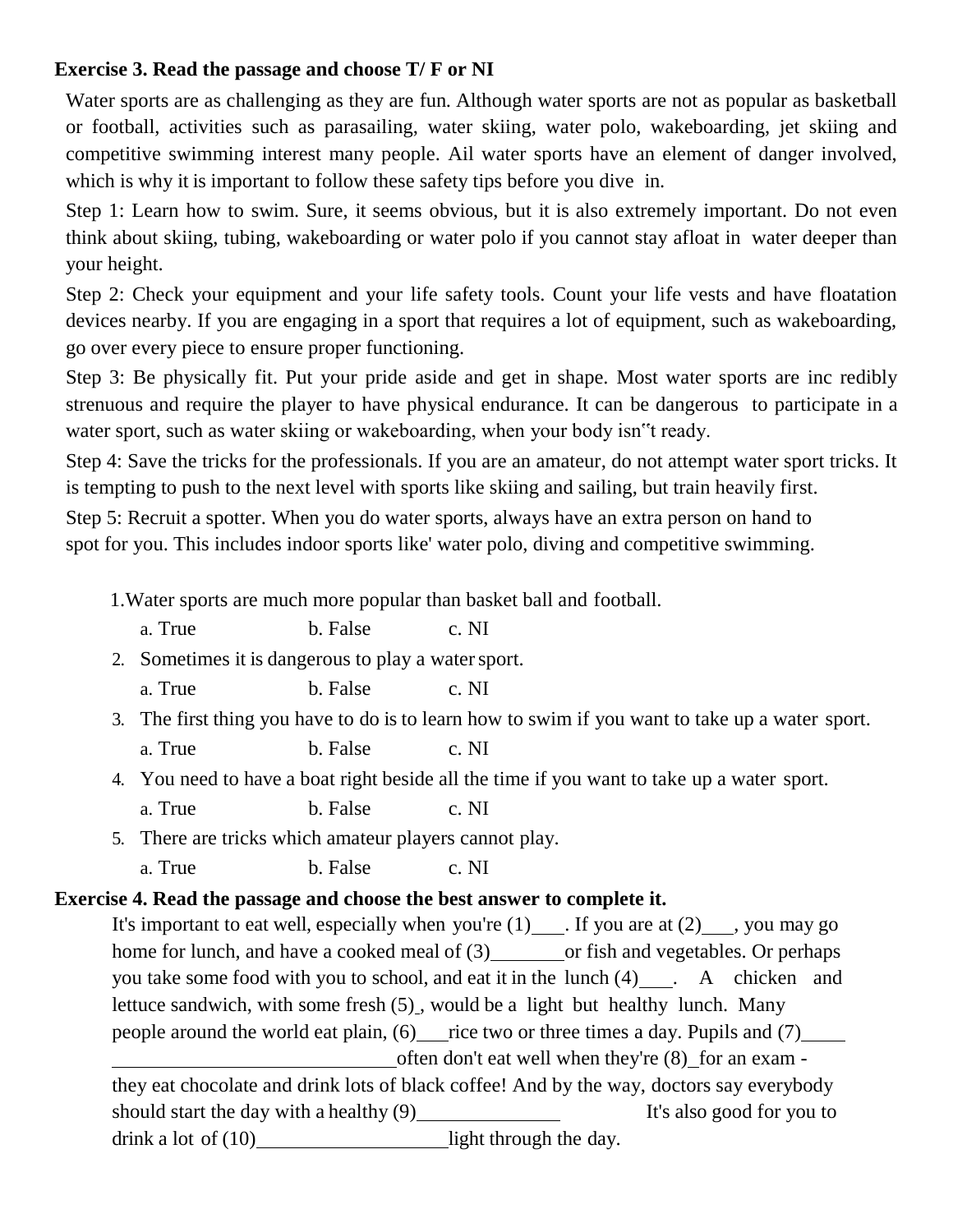| 1. A. student   | B. study      | C. studying | D. studied  |
|-----------------|---------------|-------------|-------------|
| 2. A. school    | B. primary    | C. office   | D. class    |
| 3. A. cheese    | B. meat       | C. fruit    | D. seafood  |
| 4. A. timetable | B. classroom  | C. lesson   | D. break    |
| 5. A. lemons    | B. fruit      | C. chicken  | D. peas     |
| 6. A. boiled    | B. baked      | C. grilled  | D. roast    |
| 7. A. teachers  | B. professors | C. students | D. boys     |
| 8. A. reviewing | B. reading    | C. learning | D. revising |
| 9. A. dinner    | B. breakfast  | C. lunch    | D. supper   |
| 10. A. water    | B. coffee     | C. tea      | D. coke     |